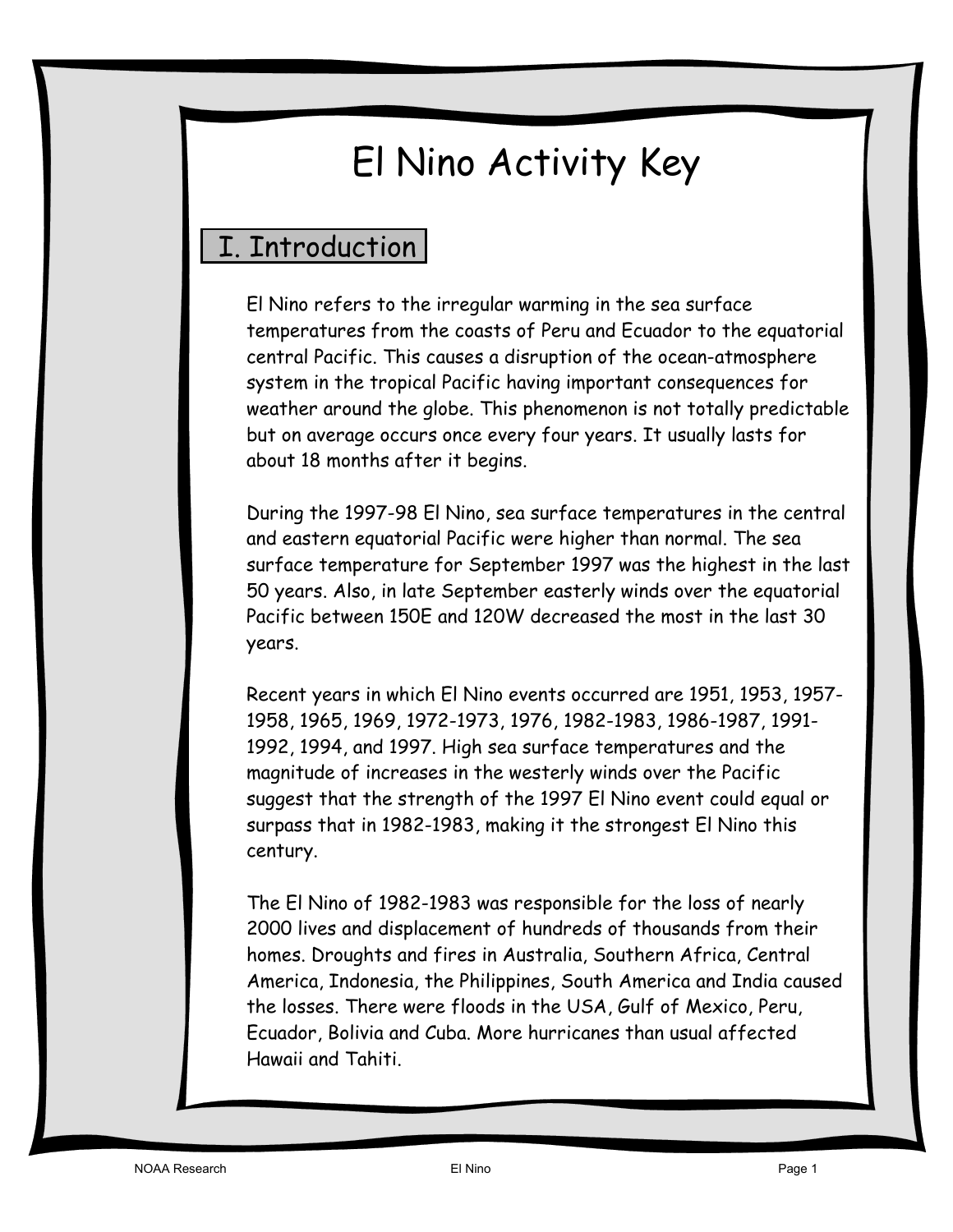You will learn about El Nino as you complete the following activities.

# **Get Info Objectives**

- 1. Explain what El Nino is, where it is located, and how it occurs.
- 2. Describe the weather changes caused by El Nino.
- 3. Draw El Nino patterns on a world map.

### **Gather Data Objectives**

- 1. List the years of previous EL Nino events.
- 2. Locate and graph precipitation for locations in the eastern and western Pacific.
- 3. Analyze precipitation in the eastern and western Pacific in terms of amount and when it occurred.
- 4. Compare precipitation amounts in the eastern and western Pacific to occurrences of El Nino.

# **Application Objectives**

- 1. Predict the economic effects El Nino will have on the areas it affects.
- 2. Predict when the next El Nino will develop.
- 3. Predict what would happen to coastal areas of the Atlantic Ocean if El Ninos developed off the coast of Africa.

Before doing anything else, add the NOAA Research "El Nino" Web page to Bookmarks or Favorites on your browser.

- From the NOAA Research "El Nino" main page, click "Get Info."

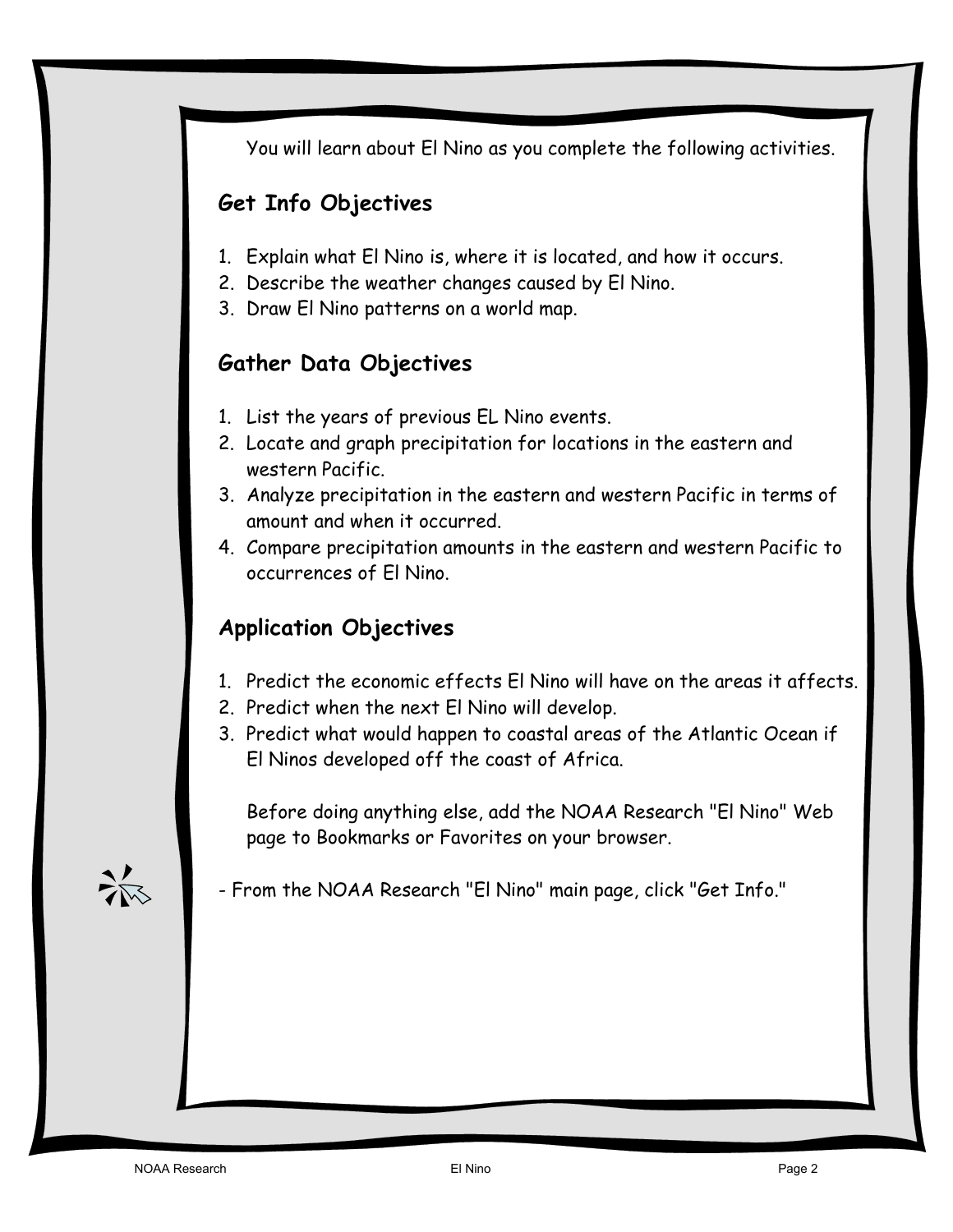# II. Get Info

# **A. What is El Nino?**



- Click on the "El Nino Definition" site.

Read and answer the following questions:

1. Explain what El Nino is.

El Nino is a disruption of the ocean-atmosphere system in the tropical Pacific.

2. What effect does El Nino have on the United States?

El Nino causes increased rainfall in the South and unseasonably warm

weather in the North.

3. What effect does El Nino have on the western Pacific?

El Nino causes droughts in the Western Pacific. These conditions cause

brush fires in Australia.

4. How are El Nino sea surface temperatures and weather conditions different from normal conditions?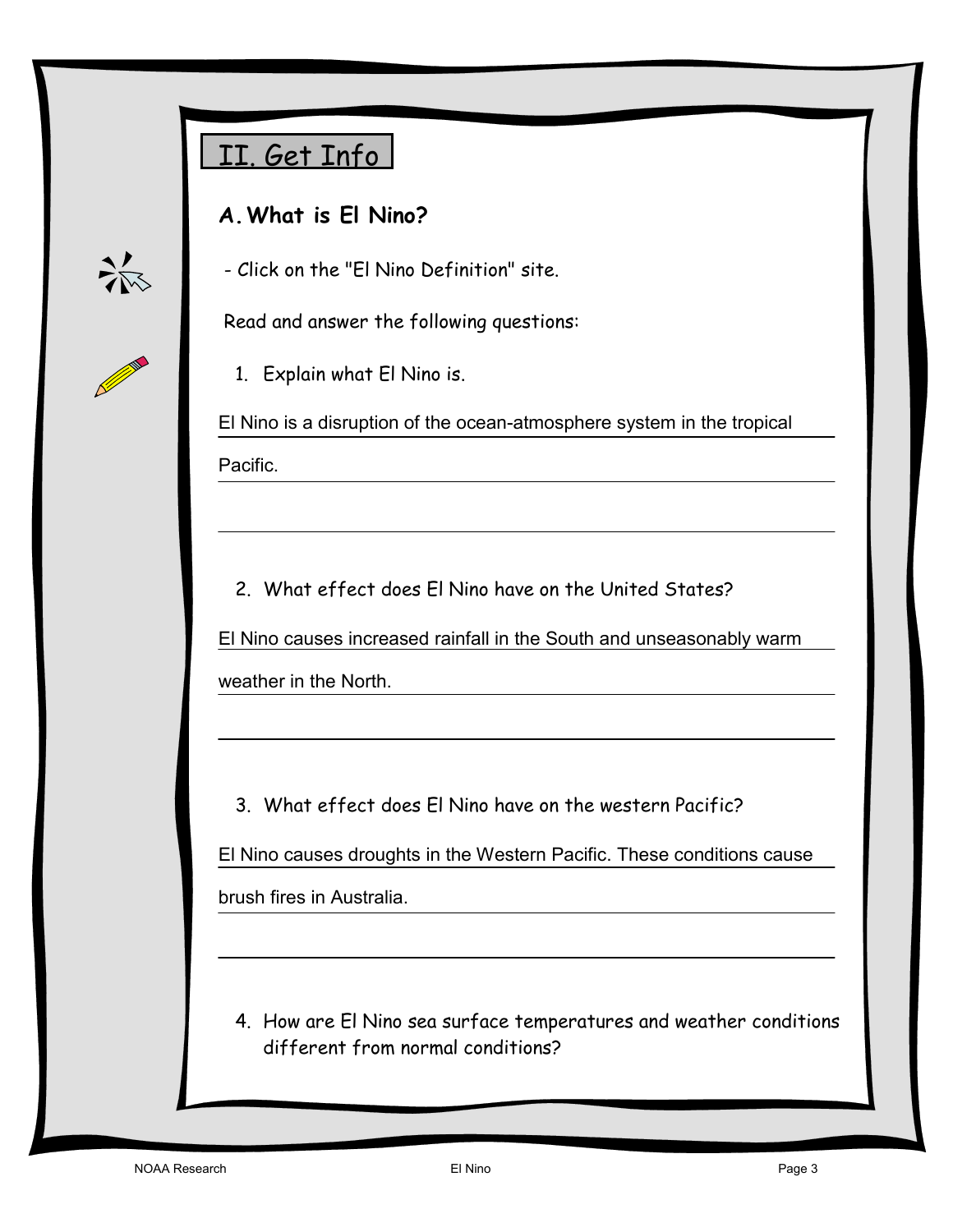Trade winds diminish in the Central and Western Pacific. The thermocline is depressed in the east and elevated in the west. Sea surface temperatures stay high when usually, the temperature drops in the Eastern Pacific. (The thermocline is a drop in sea temperature.)

5. What effects are there on Pacific sea life and productivity? Most of the nutrients in the Estern Pacific are in the cold waters. If the cold waters (thermocline layer) cannot reach the surface, nutrients cannot reach the top of the water. This disrupts the food chain so much that commercial fishing is affected.



- Click "Back" to return to the El Nino "Get Info" web page. - Click on the "El Nino Picture" site.

6. Using colored pencils, draw what the surface conditions/patterns look like in the Pacific Ocean during a typical El Nino. (Use brown to represent land and red for the warmest region, etc.)

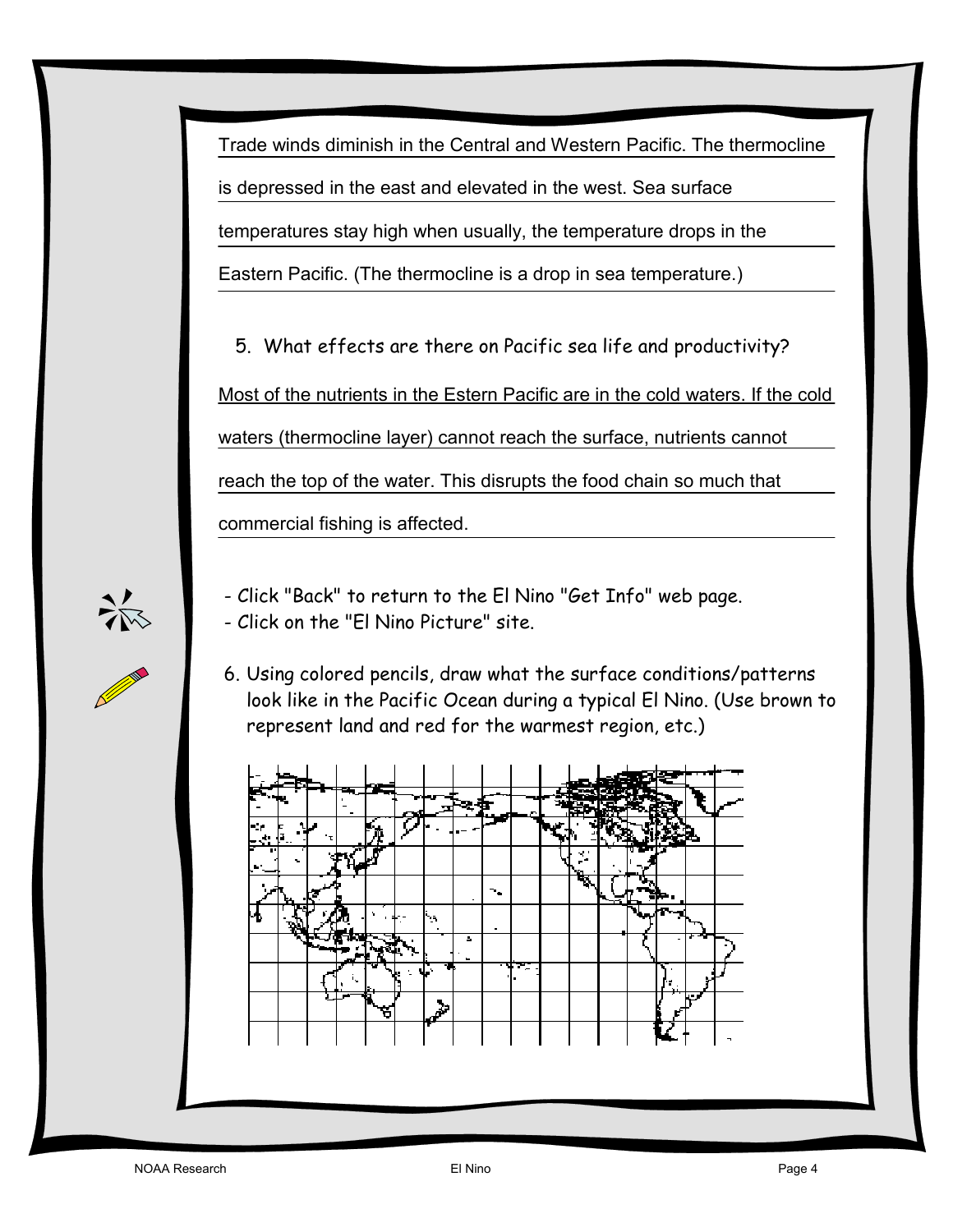

添

- Click "Back" to return to the El Nino "Get Info" web page.

# **B. El Nino Effects**

- Click on the "El Nino Impacts" site and read the first paragraph.

1. In the space below, write the weather effects El Nino has on the area where you live.

Answers will vary with geographic position. Northern areas get mild

temperatures during the winter; Southern areas get increased rainfall

during the winter.



- Click on picture (a) of the United States that shows temperature differences.
- 2. What difference in the average temperature does El Nino cause where you live? (0 indicates zero difference from normal temperature.) various degrees Celsius
- Click "Back" one time.
- Click on picture (b) of the United States that shows precipitation (rain, snow, hail) amounts.
	- 3. What difference in average rainfall does El Nino cause where you live? (0 indicates zero difference from normal rainfall.) various centimeters
- Click "Back" to return to the NOAA Research "El Nino" home page, or choose "El Nino" from your Favorites or Bookmarks. - Click "Gather Data."







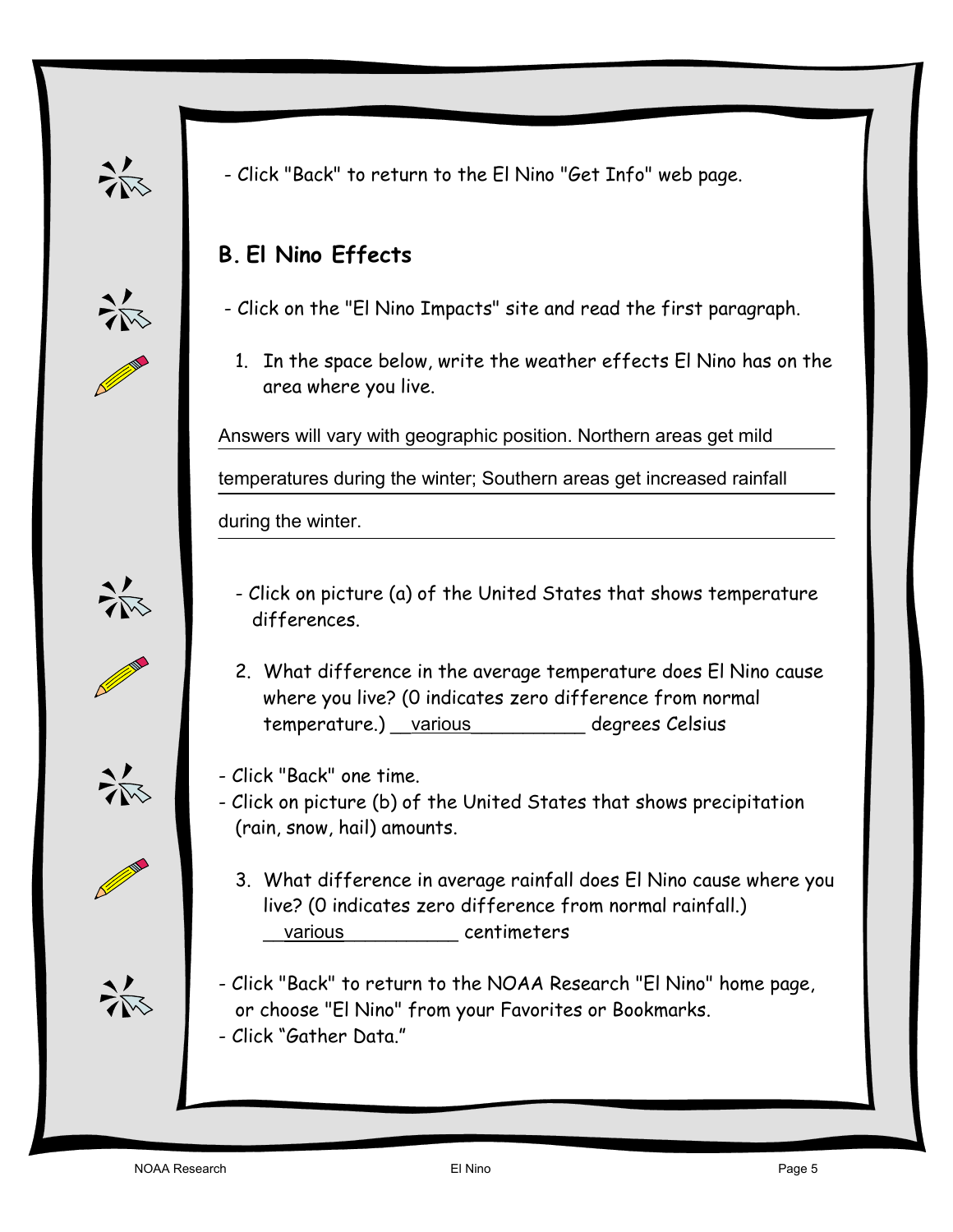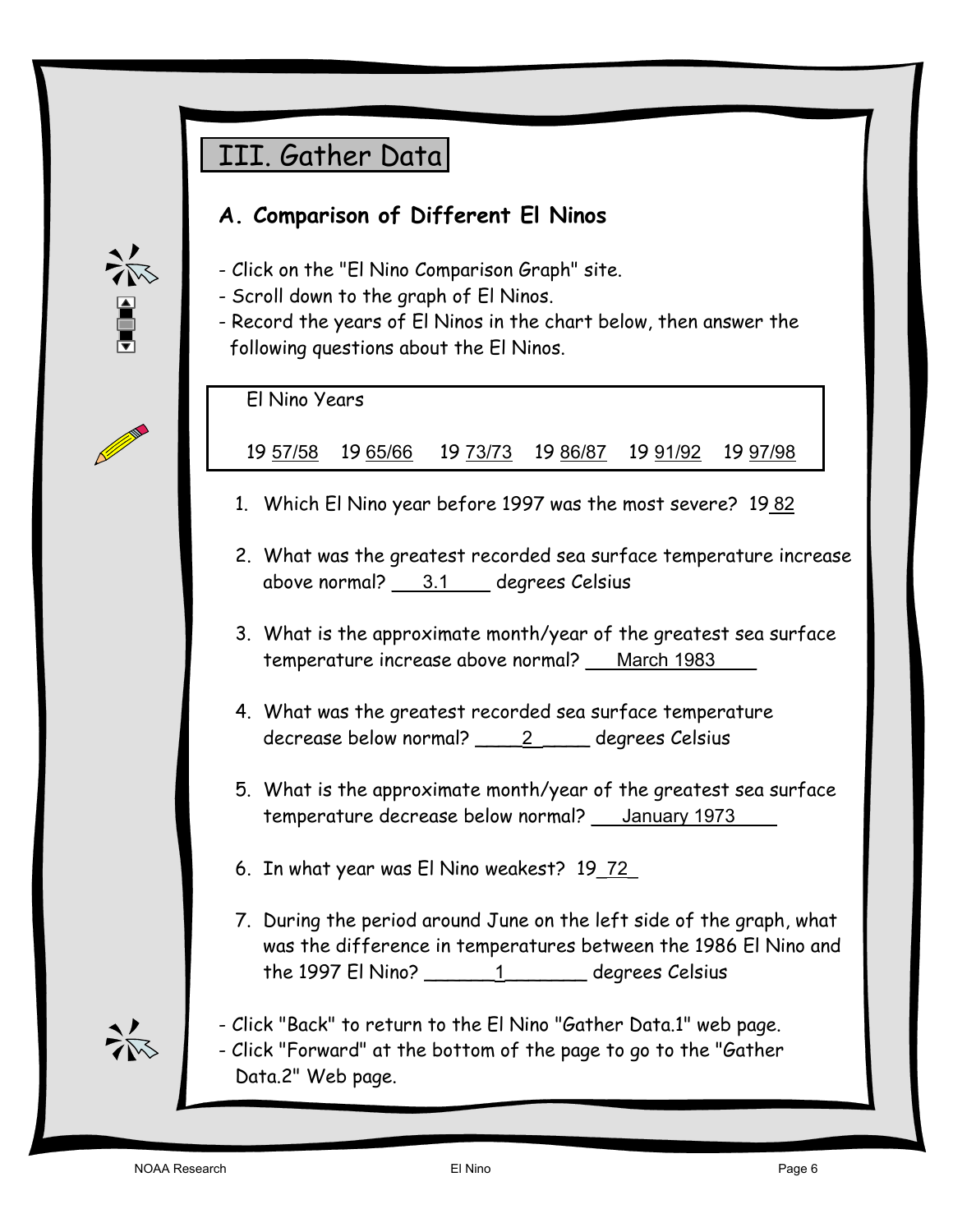# **B. Comparison of Western Pacific Rainfall During El Ninos**

- Click on the "Rainfall" site.
- Click on the statement, "I Agree to These Terms" to get the rainfall data.
- Scroll down to the "Select a Graph Type" box.
- Choose "Graph total precipitation each year for a period of years."

- In the box that appears, click on Australia if it is not highlighted.

- Scroll down to the "Select the type of units you prefer" section.

- Scroll down to the "Select a time period to graph" section. (You can

- At the "Select a station" page, scroll down and click on Rockhampton

- Scroll down to the world map.

- Click on the picture of Australia

Western Pacific – Rockhampton, Australia



长星





use the tab key to move to the next box without scrolling.) - Enter the years 1955 and 1988 in the boxes. - Click "Graph Data."

- Click "Okay."

Airport.

- Click metric units.

Answer the following questions about Rockhampton Airport. Keep in mind the effects of an El Nino on the western Pacific.

- 1. Record the latitude and longitude of Rockhampton in the chart under Question 2 below.
- 2. What are the rainfall amounts for Rockhampton in the El Nino years? Fill in the rainfall amounts for each year. **Each horizontal line represents about 4 cm of rainfall.**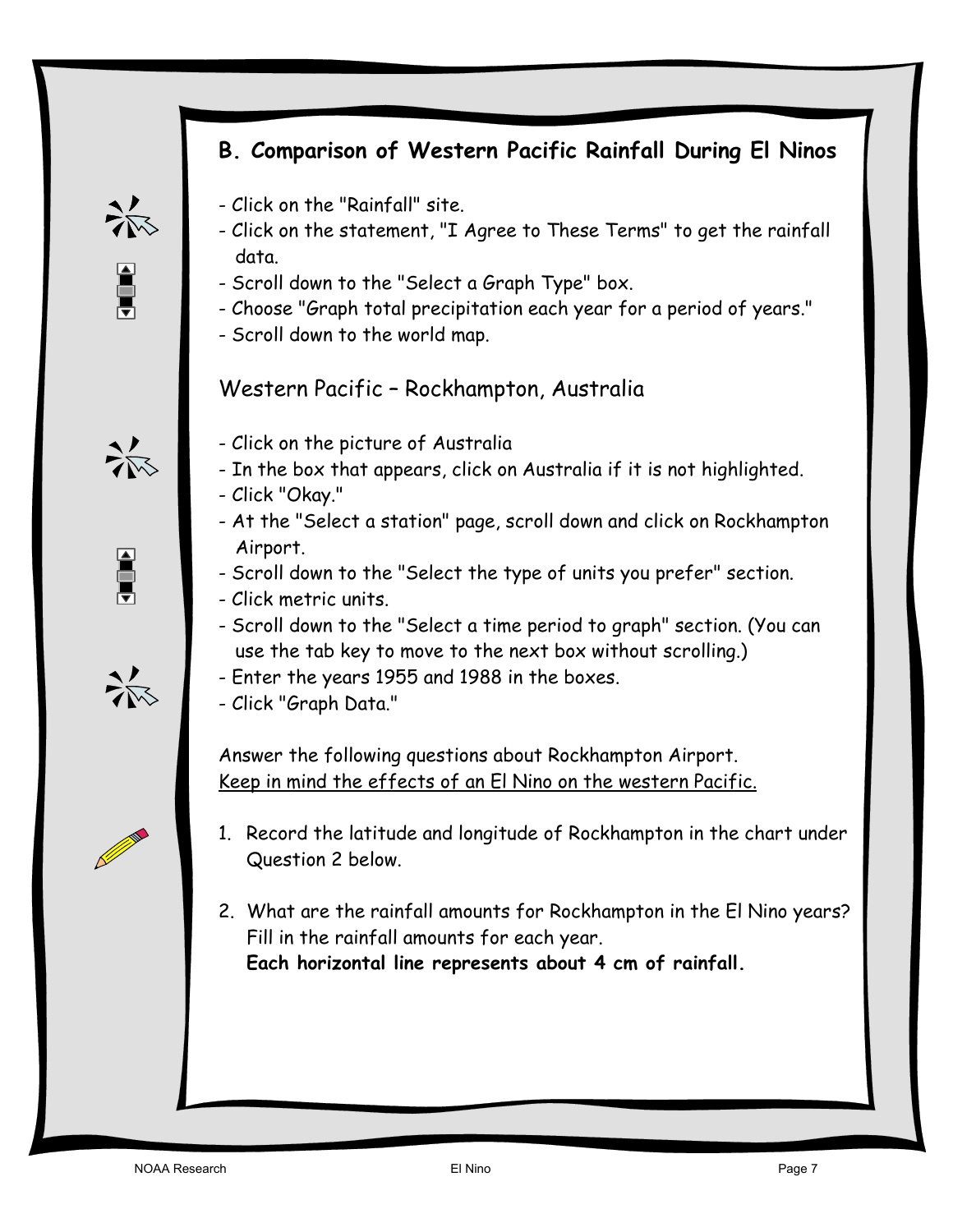|                   | Rockhampton, Australia |               |                        |               |
|-------------------|------------------------|---------------|------------------------|---------------|
| Latitude = $23.8$ | - S                    |               | Longitude = $150.47$ E |               |
| 1957<br>39 cm     | 1965<br>47 cm          | 1972<br>60 cm | 1982<br>39 cm          | 1986<br>77 cm |

- 3. When are the lowest annual precipitations shown? 19\_57 and 19\_82\_
- 4. What two back-to-back years show the greatest increase in rainfall from year to year? \_\_1956 to 1957 had a 124 cm difference
- Click "Back" to get information about Melbourne, Australia's rainfall from the stations (city) directory.
- To leave the western Pacific and go to the eastern Pacific (U.S. and South American) cities, click "Back" three times to get to the map menu. Skip the rest of section B and go directly to section C.
- To continue with the western Pacific, answer the following questions.

Western Pacific 2 – Melbourne, Australia

- From the stations menu, scroll down and select Melbourne.
- Scroll down to the "Select the type of units you prefer" section.
- Click metric units.
- Click "Graph Data."

Answer the following questions about the graphed data. Keep in mind the effects of an El Nino on the western Pacific.

1. Record the latitude and longitude of Melbourne in the chart under Question 2 below.

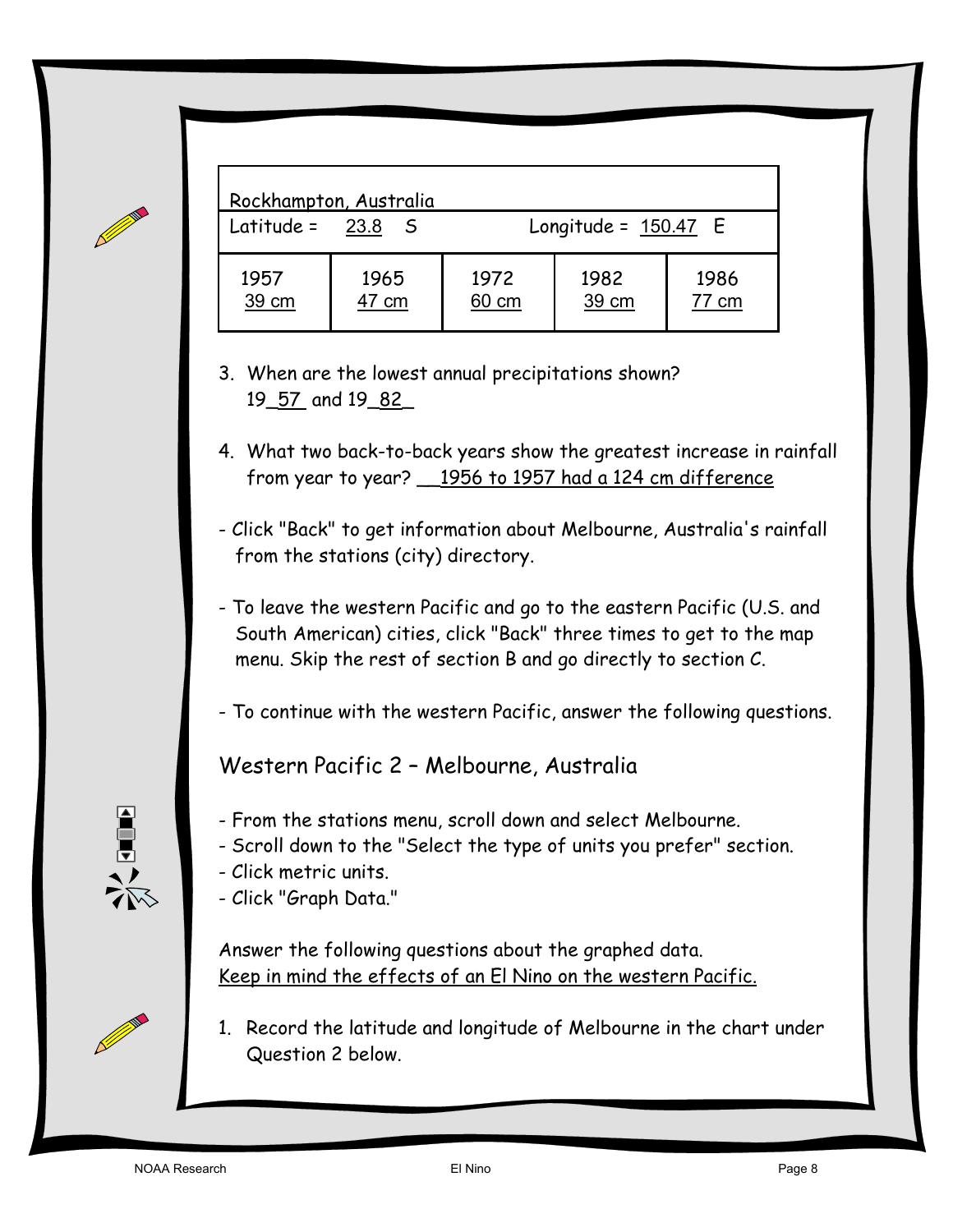2. What are the rainfall amounts for Melbourne in the El Nino years? Fill in the rainfall amounts for each year. **Each horizontal line represents about 2 cm of rainfall.** 

| Melbourne, Australia |               |               |               |               |  |
|----------------------|---------------|---------------|---------------|---------------|--|
| Latitude =           | 37.82         |               | $Longitude =$ | 144.97        |  |
| 1957<br>53 cm        | 1966<br>33 cm | 1972<br>56 cm | 1982<br>42 cm | 1986<br>53 cm |  |

3. What was the most severe El Nino year in Melbourne? 19\_67\_

- 4. What was the rainfall total for the most severe El Nino year in Melbourne? \_\_\_\_\_33\_\_\_\_\_\_ centimeters
- 5. What was the least severe El Nino year in Melbourne? 19\_72\_\_
- 6. What two back-to-back years show the greatest decrease in rainfall from year to year? \_\_\_1966/1967 had a 35 cm decrease\_\_
- Click "Back" twice to return to the country menu.

Western Pacific – Kota Kinabalu, Malaysia

- 
- 第1

杀

- Select Malaysia. - Click "Okay."
	- At the "Select a station" page, select Kota Kinabalu.
	- Scroll down to the "Select the type of units you prefer" section.
	- Click metric units.
	- Scroll or tab down to the "Select a time period to graph" section.
	- Enter the years 1955 and 1988 in the boxes.
	- Click "Graph Data,"

添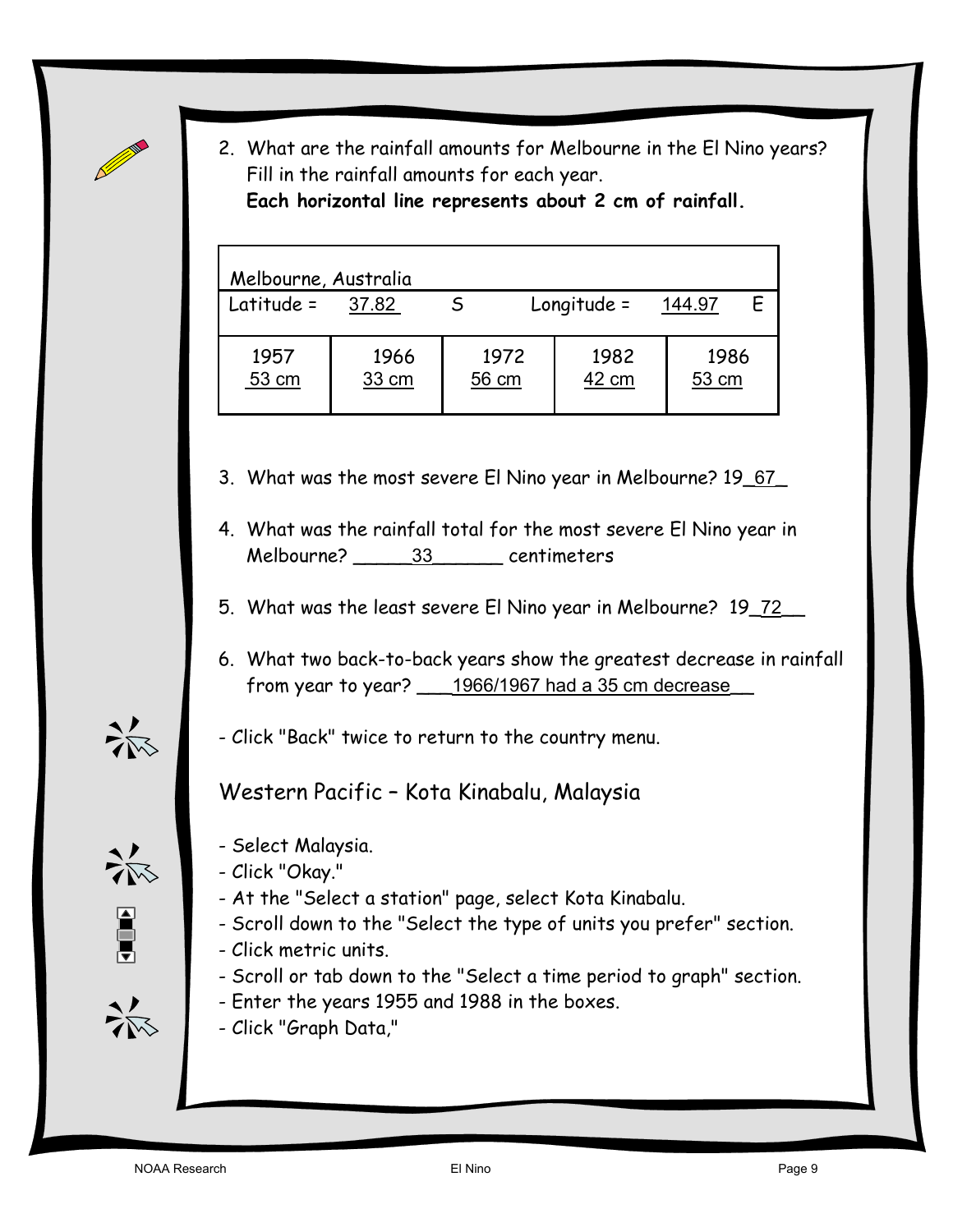Answer the following questions about Kota Kinabalu. Keep in mind the effects of an El Nino on the western Pacific.

- 1. Record the latitude and longitude of Kota Kinabalu in the chart under Question 2 below.
- 2. What are the rainfall amounts for Kota Kinabalu in the El Nino years? Fill in the rainfall amounts for each year. **Each horizontal line represents about 7.4 cm of rainfall.**

|                | Kota Kinabalu, Malaysia |                |                        |                |
|----------------|-------------------------|----------------|------------------------|----------------|
|                | Latitude = $5.93$ N     |                | Longitude = $116.05$ E |                |
| 1957<br>241 cm | 1965<br>182 cm          | 1972<br>179 cm | 1982<br>183 cm         | 1986<br>241 cm |

- 3. What was the most severe El Nino year in Kota Kinabalu? 1972
- 4. What was the rainfall total for the most severe El Nino year in Kota Kinabalu? 179 centimeters
- 5. What were the least severe El Nino years in Kota Kinabalu? 19 57 and 19 87
- 6. What was the increase in rainfall from 1972 to 1973? \_\_\_135\_\_\_\_\_ centimeters
- Click "Back" three times to return to the map menu.

**Contract Contract Contract Contract Contract Contract Contract Contract Contract Contract Contract Contract Contract Contract Contract Contract Contract Contract Contract Contract Contract Contract Contract Contract Contr**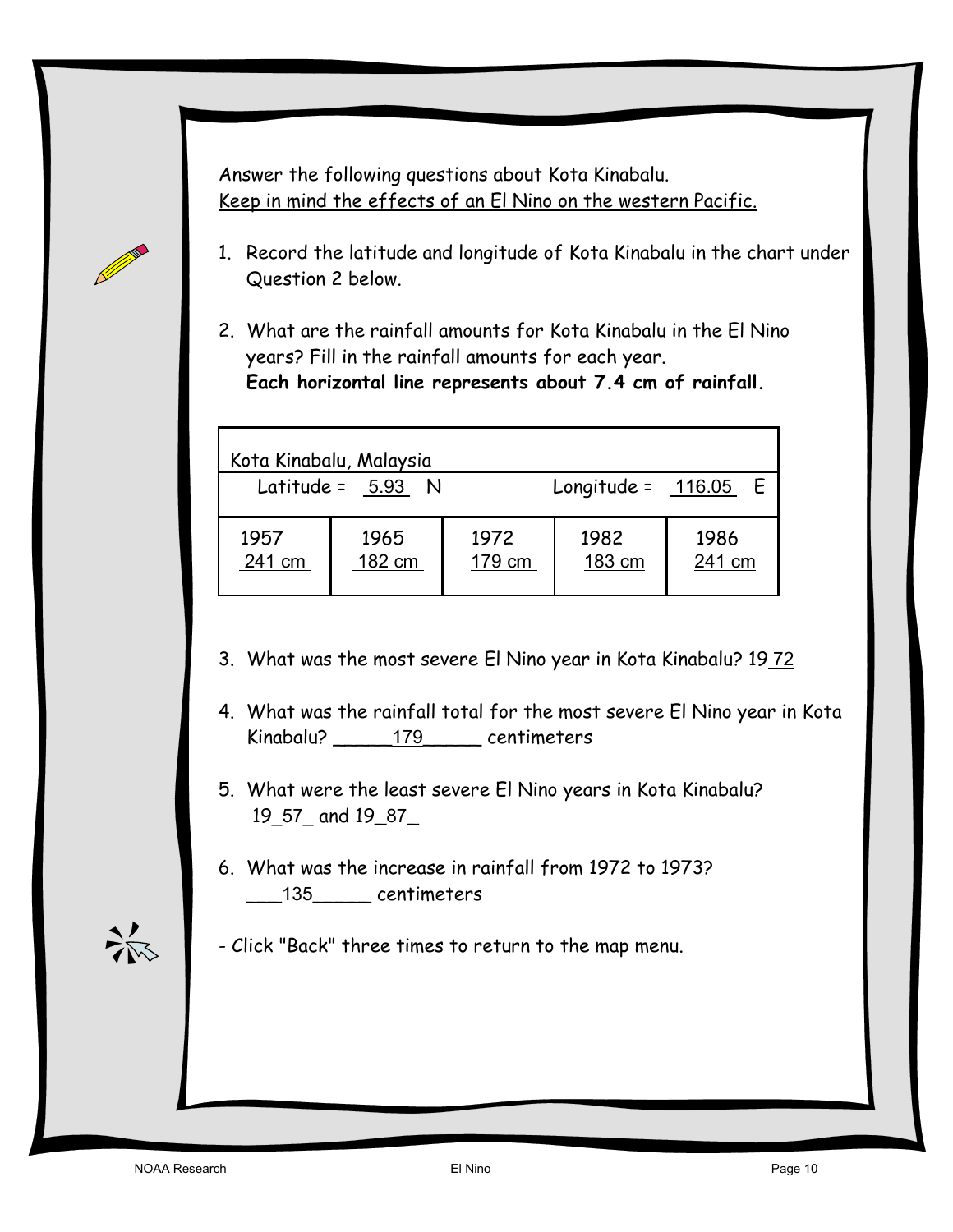# **C. Comparison of Eastern Pacific Rainfall During El Ninos.**

Eastern Pacific 1 – La Serina, Chile

- Click on western South America.
- At the country menu, select "Chile."
- Click "Okay."
- At the "Select a station" page, select "La Serina."
- Scroll down to the "Select the type of unit" section.
- Click metric units,
- Scroll or tab down to the "Select a time period to graph" section.
- Enter the years 1955 and 1988 in the boxes,
- Click "Graph Data."
- 1. Record the latitude and longitude of La Serina in the chart under Question 2 below.
- 2. What are the rainfall amounts for La Serina in the El Nino years? Fill in the rainfall amounts for each year.

**Each horizontal line represents about 0.7 cm of rainfall.** 

| La Serina, Chile     |               |              |                     |                    |
|----------------------|---------------|--------------|---------------------|--------------------|
| Latitude = $29.90$ S |               |              | Longitude = $71.20$ | w                  |
| 1957<br>27.2 cm      | 1965<br>21 cm | 1972<br>15cm | 1982<br>17.7cm      | 1986/87<br>no data |

Answer the following questions about La Serina, Chile. Keep in mind the effects of an El Nino on the eastern Pacific.

- 3. What was the most severe El Nino year in La Serina? 19\_57
- 4. What was the rainfall total for the most severe El Nino year in La Serina? 27.2 centimeters



 $\begin{array}{c} \n\blacksquare \\
\blacksquare \\
\blacksquare\n\end{array}$ 

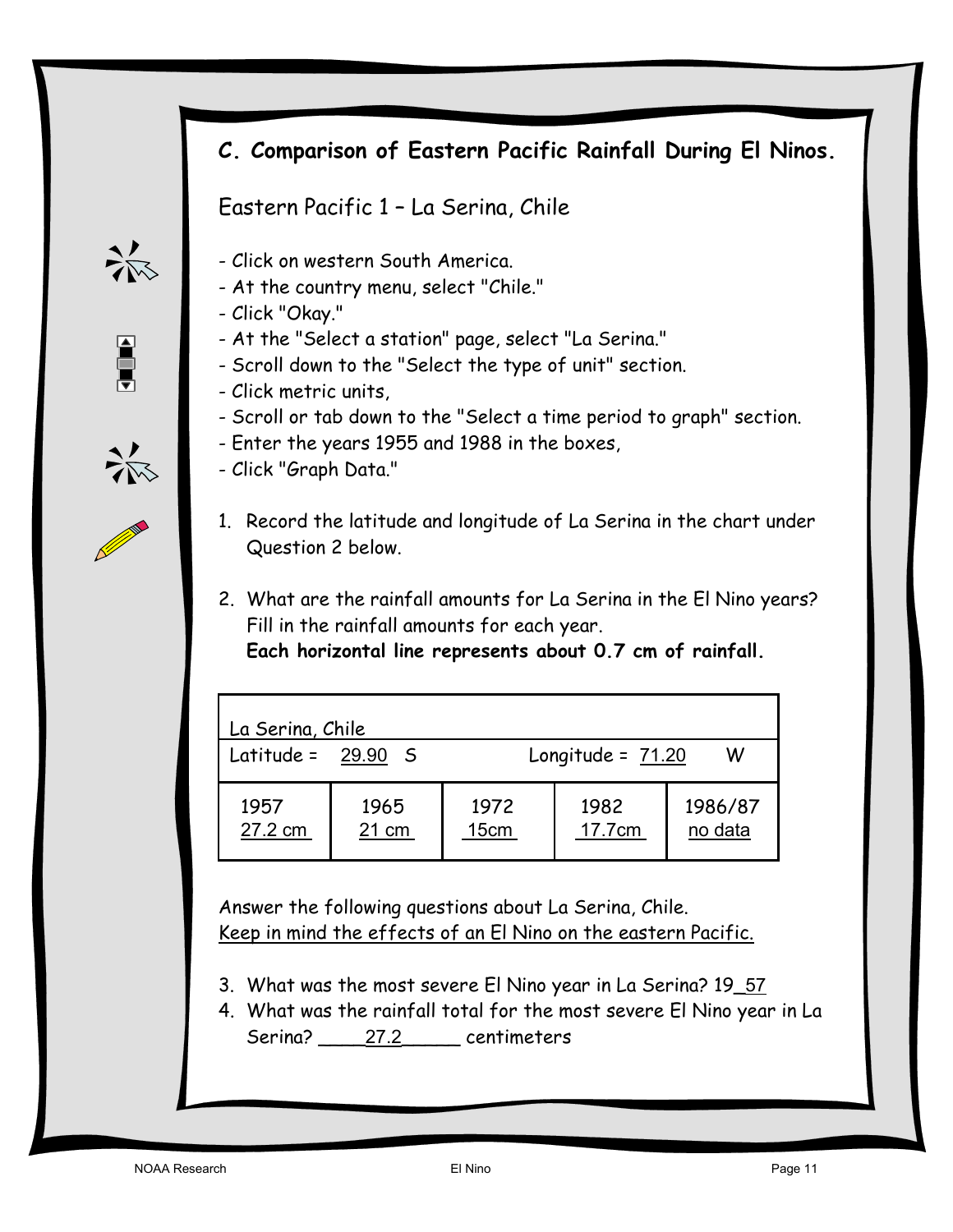

※■※

**Contract Contract Contract Contract Contract Contract Contract Contract Contract Contract Contract Contract C** 

- 5. What was the least severe El Nino year in La Serina? 19\_72\_
- 6. What two back-to-back years show the greatest increase in rainfall from year to year? 1956/1957 had an 18 cm difference
- To continue investigating the eastern Pacific, click "Back" three times to return to the map menu. Go to the "Eastern Pacific – 2" section below.
- To skip the eastern Pacific and go on to the next section, click "Back" until you return to the "El Nino" main page, or choose the El Nino site from your Favorites or Bookmarks.

Eastern Pacific 2 – Santa Cruz, California, USA

- Click on the United States.
- At the "Select a country" page, click "Okay."
- At the "Select a state" page, click Santa Cruz."
- Scroll down to the "Select the type of unit" section.
- Click metric units,
- Scroll or tab down to the "Select a time period to graph" section.
- Enter the years 1955 and 1988 in the boxes,
- Click "Graph Data."

Answer the following questions about Santa Cruz, California. Keep in mind the effects of an El Nino on the eastern Pacific.

- 1. Record the latitude and longitude of Santa Cruz in the chart under Question 2 below.
- 2. What are the rainfall amounts for Santa Cruz in the El Nino years? Fill in the rainfall amounts for each year. **Each horizontal line represents about 3.5 cm of rainfall**.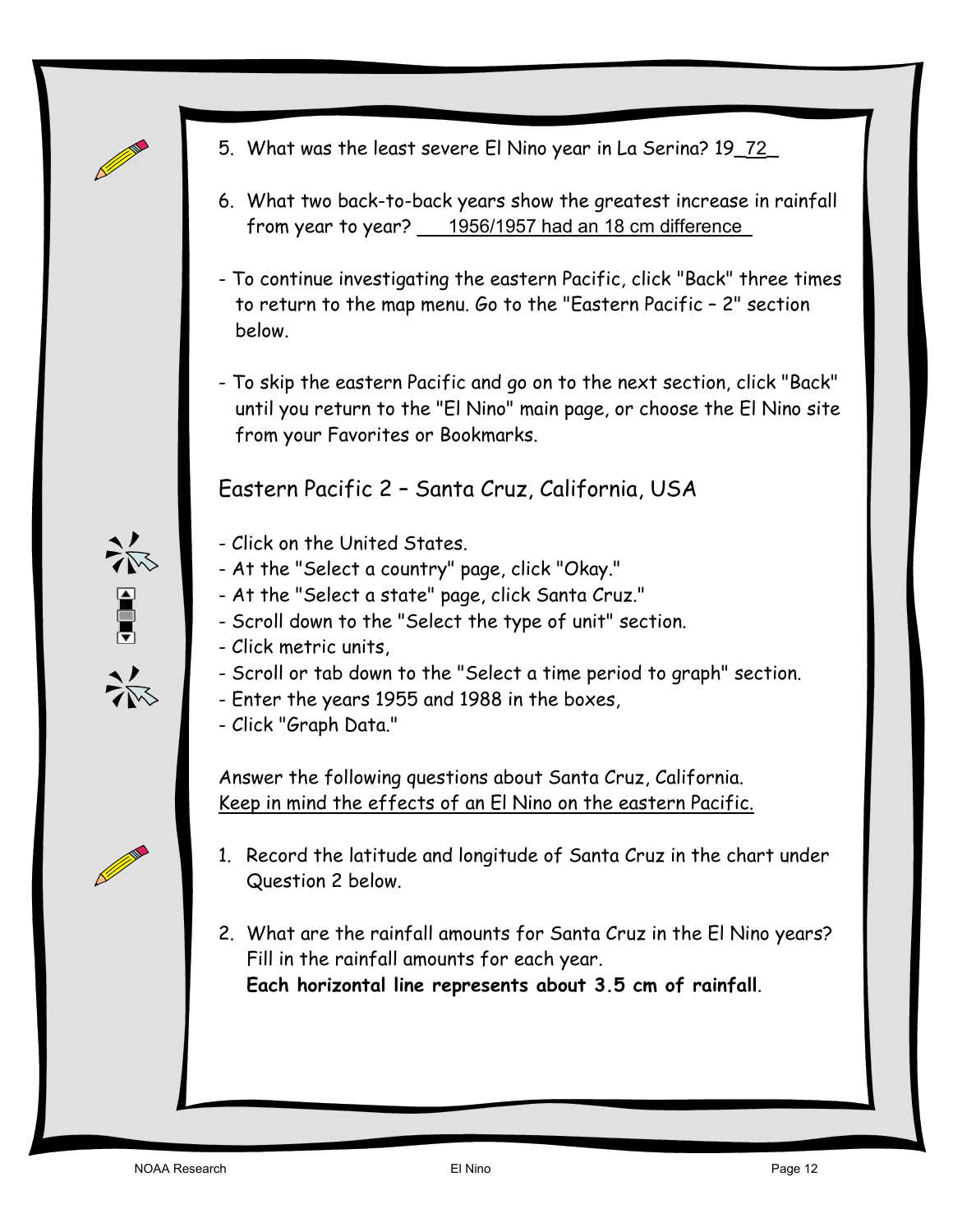| Santa Cruz, California, USA |               |                           |                |               |
|-----------------------------|---------------|---------------------------|----------------|---------------|
| Latitude = $37.00$ N        |               | Longitude = $122.00$<br>W |                |               |
| 1957<br>79 cm               | 1966<br>56 cm | 1973<br>113 cm            | 1983<br>151 cm | 1986<br>81 cm |

3. What as the most severe El Nino year in Santa Cruz? 19\_83\_

4. What was the rainfall total for the most severe El Nino year in Santa Cruz? \_\_\_\_\_151\_\_\_\_\_\_\_\_\_ centimeters

5. What was the least severe El Nino year in Santa Cruz? 19 66

6. What two back-to-back years show the greatest increase in rainfall from year to year? 1977/78 and 1972/76 had 50 cm differences

- Click "Back" once to return to the stations menu.

Eastern Pacific 32 – Los Angeles International Airport, California, USA

- Select Los Angeles International Airport. - Click "Graph Data."

Answer the following questions about Los Angeles International Airport. Keep in mind the effects of an El Nino on the Eastern Pacific.

- 1. Record the latitude and longitude of Los Angeles International Airport in the chart under Question 2 below.
- 2. What are the rainfall amounts for Los Angeles in the El Nino years? Fill in the rainfall amounts for each year. **Each horizontal line represents about 1.6 cm of rainfall**.

添

杀

 $\overline{a}$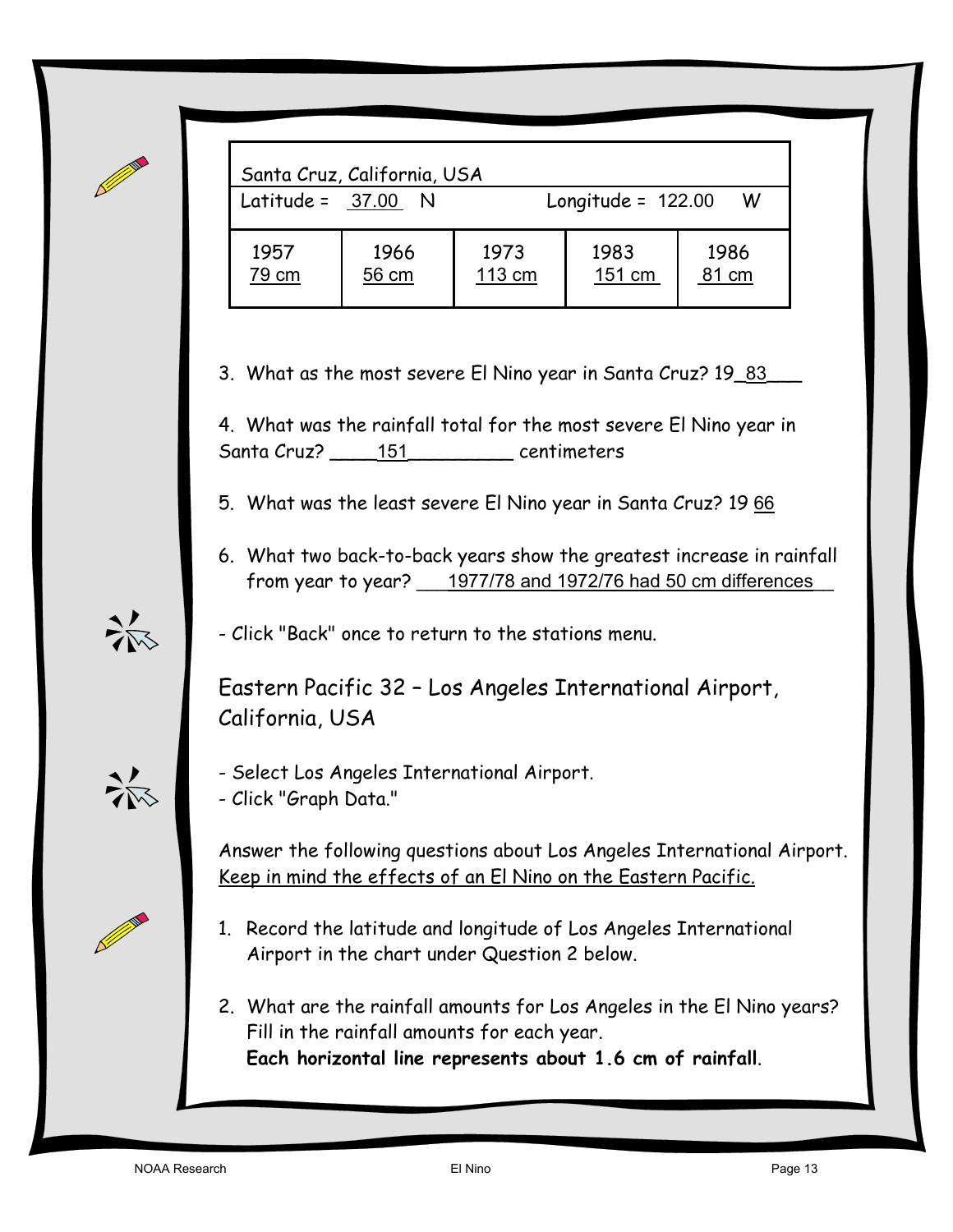| Latitude = $33.93$ N |       |       | Longitude = $118.4$ | - W   |
|----------------------|-------|-------|---------------------|-------|
| 1957                 | 1965  | 1973  | 1983                | 1986  |
| 30.5 cm              | 42 cm | 32 cm | 75 cm               | 40 cm |

- 1. What as the most severe El Nino year in Loa Angeles? 1983
- 2. What was the rainfall total for the most severe El Nino year in Los Angeles? \_\_\_\_75\_\_\_\_\_\_ centimeters
- 3. What was the least severe El Nino year in Los Angeles? 19\_57\_
- 4. What two back-to-back years show the greatest increase in rainfall from year to year? 1977/78 had 39 cm difference
- Choose Favorites or Bookmarks in your browser to return to the NOAA Research "El Nino" main page.
- Click on "Application."

# IV. Application

#### **A. Predictions**

1. Predict what would happen to the coastal areas of the Atlantic Ocean if El Ninos developed off the coast of Africa.

Europe and Africa would get flooded.

The U.S. and South America would have droughts.

 $\frac{2}{\sqrt{N}}$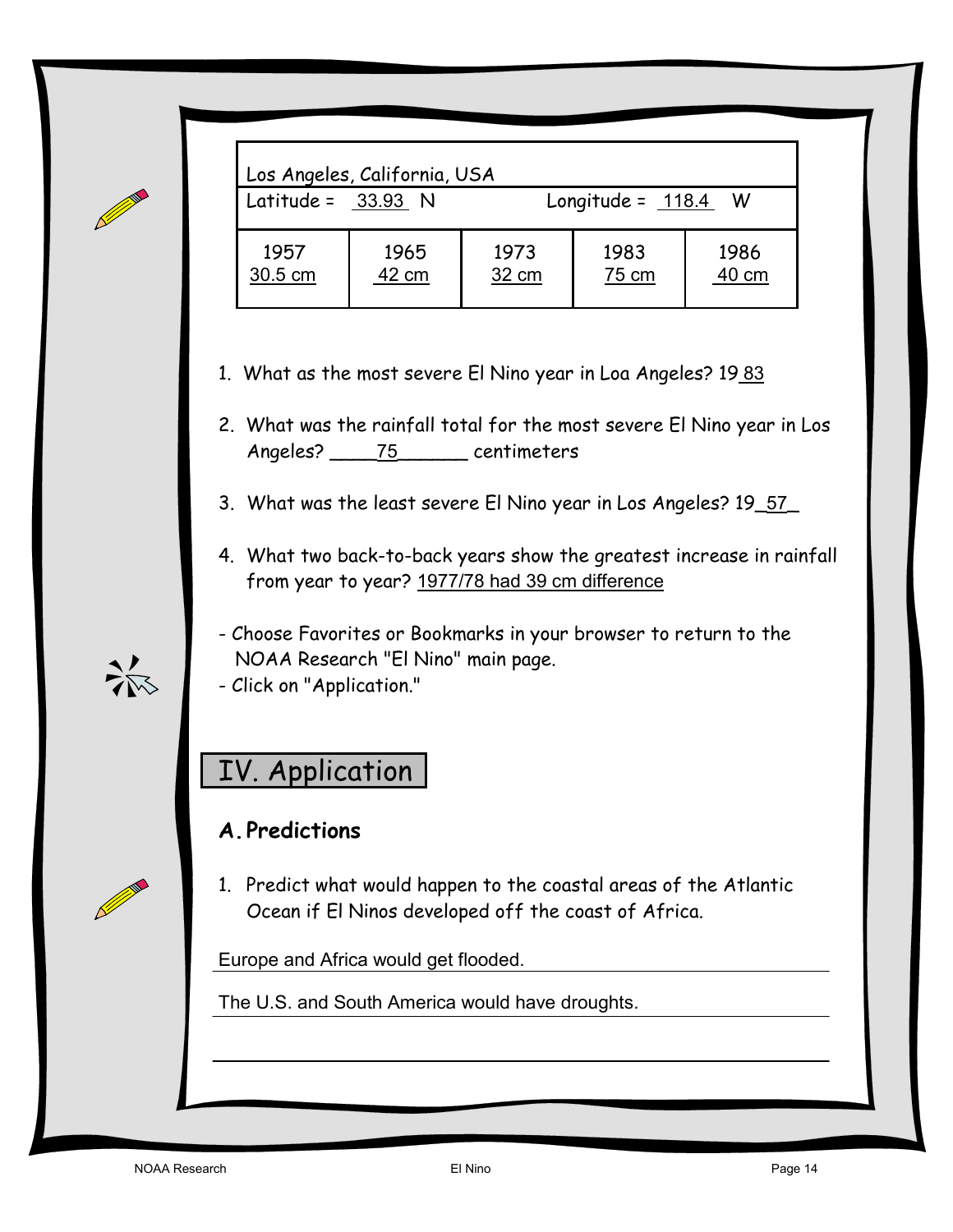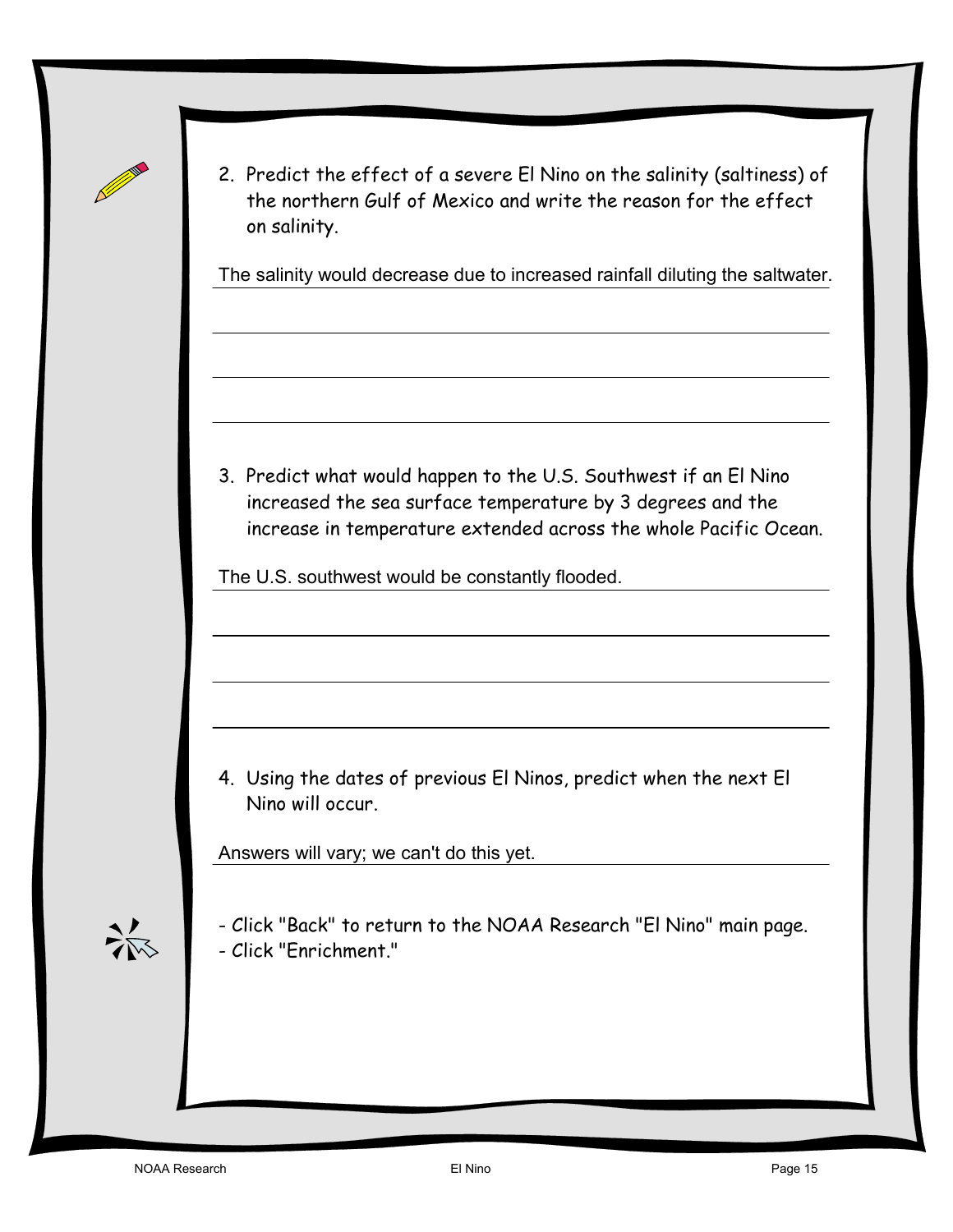

#### **A. Wind Patterns**

If your class has studied global winds, explain in detail why El Nino sea surface temperatures affect weather patterns and where the effects occur.

#### **B. Social Studies/Language Arts**



AND STREET

- Click on the "Economic Impacts" site.

Read the data and write an explanation of the economic impacts of an El Nino event.

- Click "Back" to return to the El Nino "Enrichment.1" Web page.

# **C. Math Activity**

Predict the effect of the 1997 El Nino on Rockhampton, Australia based on the departure from normal of sea surface temperature during the 1982 El Nino.



a de la

- Click on the "Rainfall" site to return to the Rockhampton data.
- Click on the statement "I Agree to These Terms" to get the data.
- Choose "Graph total precipitation each year for a period of years."
- Click on the picture of Australia.
- Click "Okay."
- At the "Select a station" page, select Rockhampton Airport.
- Scroll down to the "Select a time period to graph" section and enter the years 1955 and 1988 in the boxes.
- Click "Graph Data."
- Scroll down to and click on "View the dataset."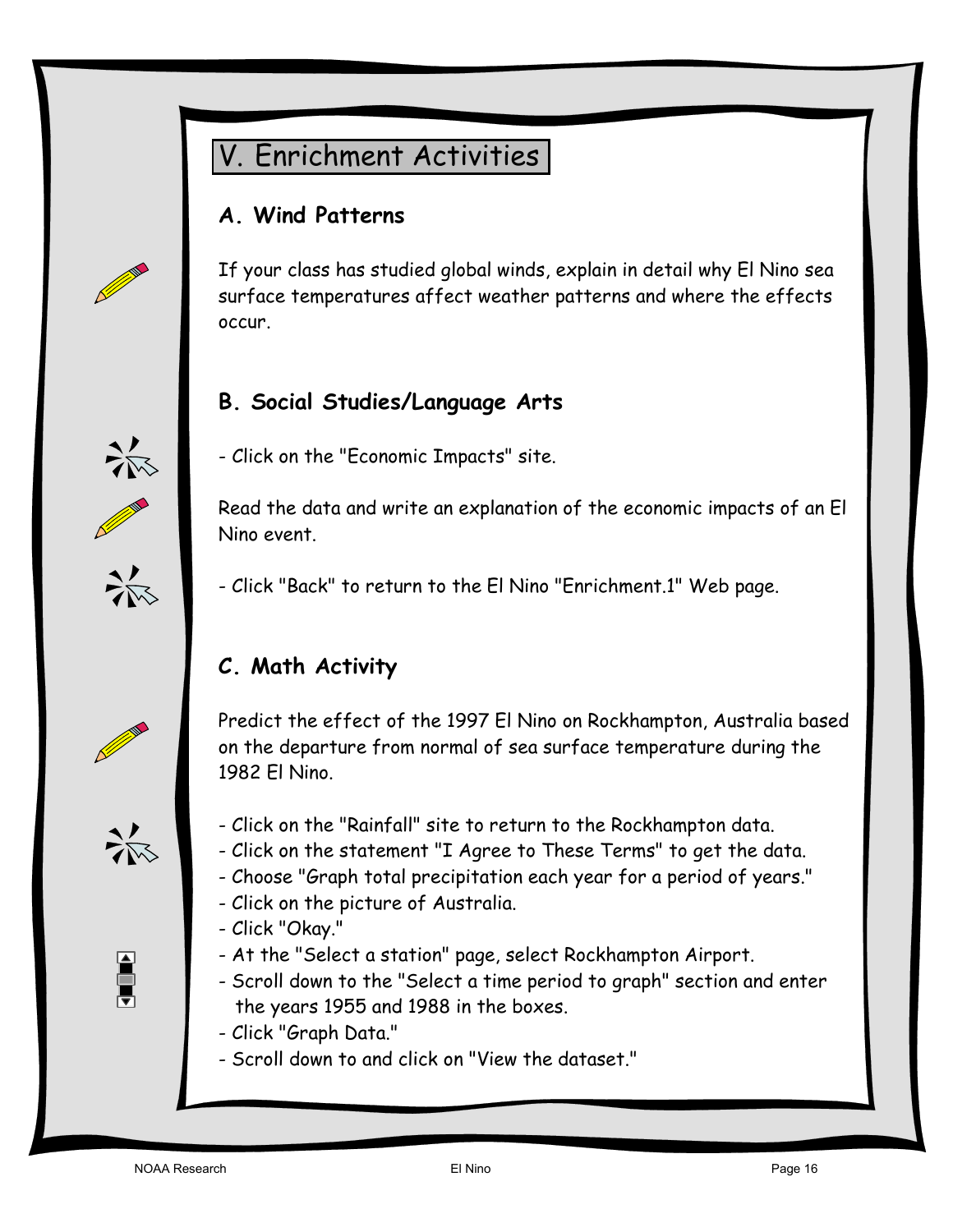Follow the directions below to compare the abnormal sea surface temperature during the 1982/1983 El Nino and the rainfall amount for the same period in Rockhampton.

1. Compute the average rainfall amounts for Rockhampton, Australia for the years 1955 to 1989 to obtain an average yearly rainfall. Record the average below.

Average yearly rainfall =  $\frac{83.7}{\ldots}$  cm

2. Compute the average rainfall for 1982 and 1983, and then record the 1982/1983 average below.

1982/1983 rainfall = 72.5 cm

3. Subtract the 1982/1983 rainfall from the average rainfall, then record the difference below.

Deviation from normal =  $\frac{11.2}{\ldots}$  cm

- Choose Favorites or Bookmarks in your browser to return to the NOAA Research "El Nino" main page.
- Click on "Enrichment" again.
- Click on the "El Nino Comparison Graph" site.
- Scroll to the graph of El Ninos.
- 4. Find the 1982/83 abnormality in temperature measured at the March/April closest to the middle of the graph. Record the temperature abnormality below.

Temperature Difference = \_\_\_\_\_3.15\_\_\_\_ degrees

5. Divide the Deviation from Normal by the Temperature Difference. This gives you a number telling you how much the rainfall should increase for each degree that the sea surface temperature is above normal. Record the answer below.

Rainfall Increase per degree = \_\_\_3.55\_\_\_ centimeters

**Contract Contract Contract Contract Contract Contract Contract Contract Contract Contract Contract Contract C** 

美国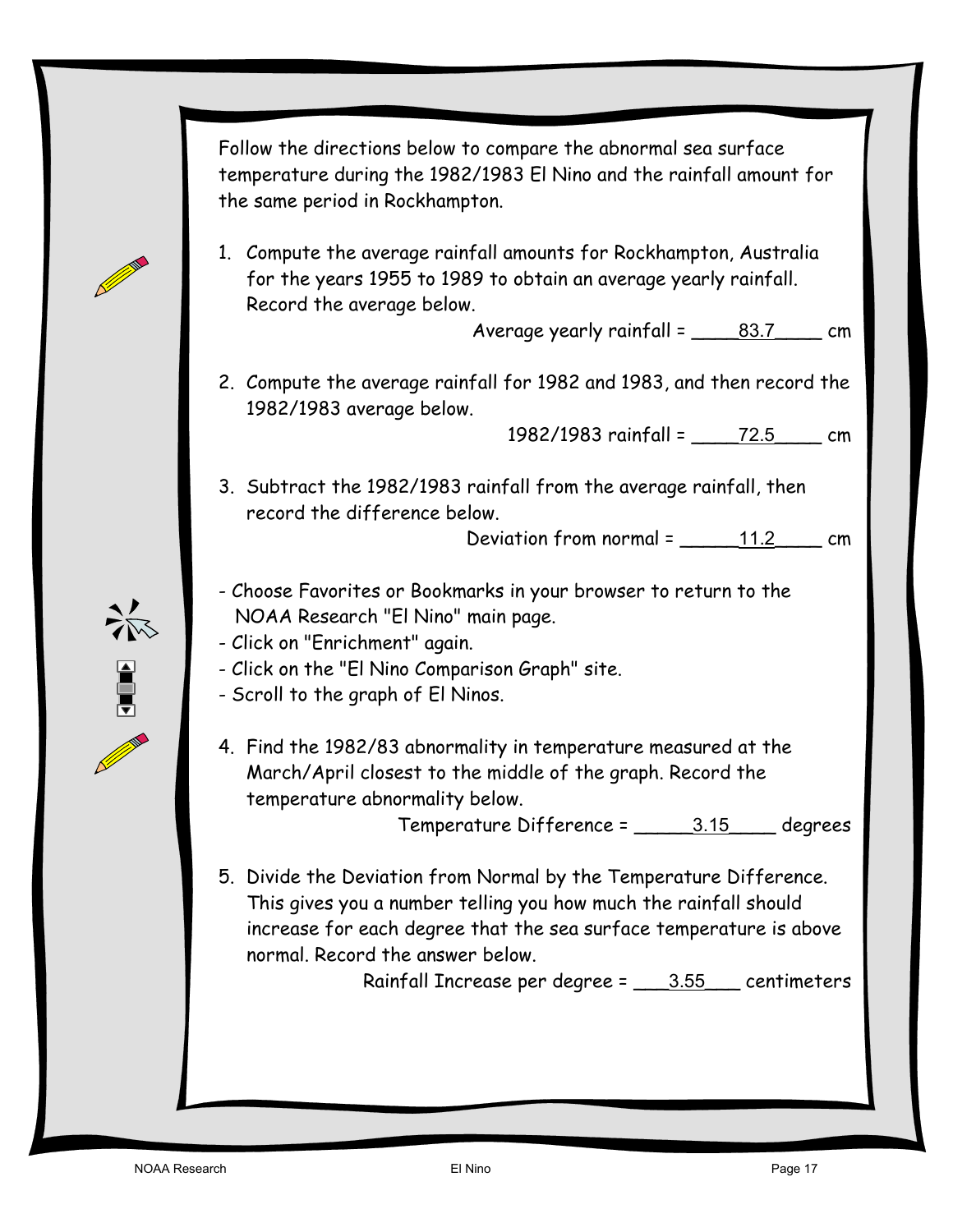Using your calculations, predict what the rainfall increase will be in Rockhampton, Australia during the March/April period if an El Nino occurred that was 4.1 degrees above normal.

6. Multiply your Rainfall Increase per Degree value times the 4.1 degree increase.

Rainfall Increase per Degree x 4.1 = Predicted Rainfall

3.55 x 4.1 = 14.55 centimeters

Your answer will give you an idea of how much additional rain will fall (above normal) in Rockhampton if an El Nino of 4.1 degrees above normal were to happen.

- Choose Favorites or Bookmarks in your browser to return to the NOAA Research "El Nino" main page.
- Click on "Enrichment" again.
- Click "Forward" at the bottom of the page to go to the "Enrichment.2" web page.

# **D. Research**

1. Research other El Ninos using the Internet. Here's an idea of information to look for:

- a. When it occurred
- b. How long it lasted
- c. What countries and areas were most and least affected?
- d. What happened to the weather as a result of each one?
- e. On a map, draw the greatest sea surface area covered by an El Nino.

 $\frac{2}{\sqrt{N}}$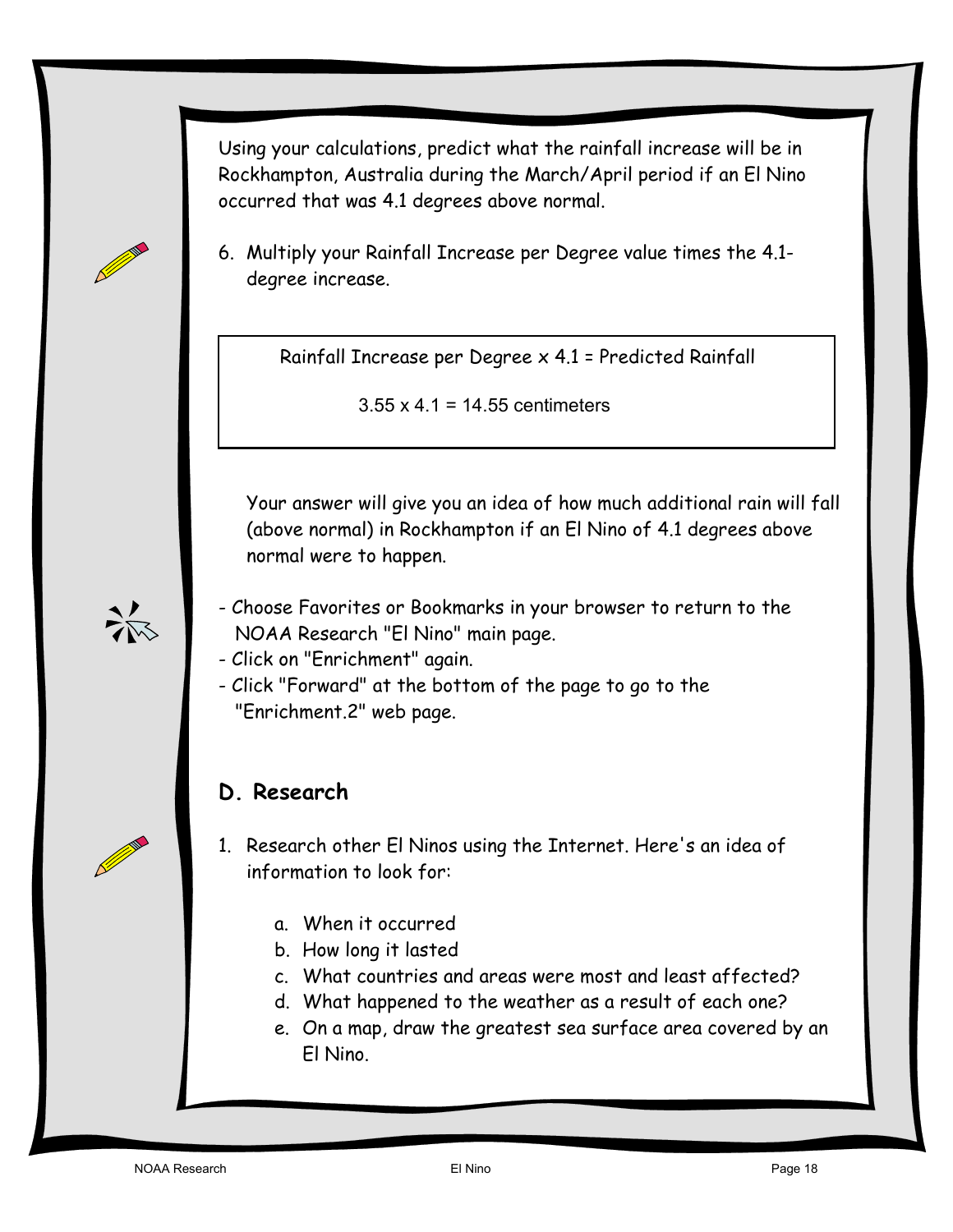- 2. Collect newspaper and magazine articles about El Nino. Write a brief summary of each one.
- 3. Find out differences between El Nino, La Nina, and El Viejo.

### **E. Interviews**

- 1. Interview local weather people about the reports they have done on El Ninos.
- 2. Interview 10 people to find out how much they know about El Ninos and what effect they think El Nino has on the weather. Develop eight to ten questions and write them out leaving space to write their answers.

# **F. Class Reports**

- 1. Prepare a two-minute news report on El Nino. If you have a video camera, film your report. Interview one "expert" in your report.
- 2. Create a series of drawings on a map showing the increase and decrease in the area (size) covered by the 1997 El Nino. Make sure you include the date on each drawing.